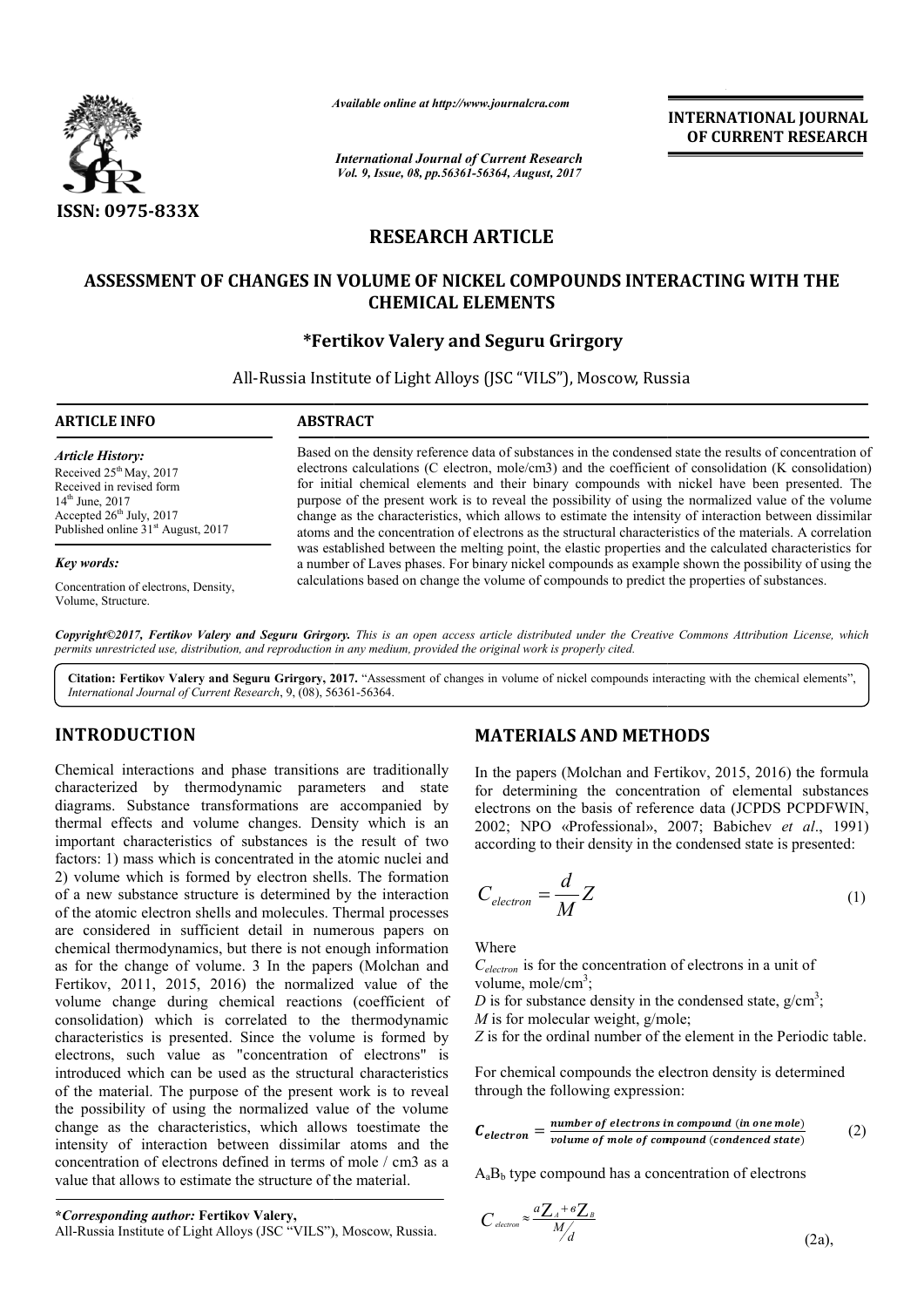Where

*a* is for the subscript of element A, ZA is for the ordinal number of element A, *B* is for the subscript of element B, ZB is for the ordinal number of the element B,

Metal alloys are not simple mixture of various components, but represent different chemical compounds of the elements forming the alloy. To estimate the depth of interaction between atoms it is convenient to compare the volumes of substances before the reaction (*Vcomponent*) and the volumes of substances after the reaction (*Vproduct*). The value obtained is then standardized to the finished product volume. The result (in %) characterizes the change in the volume of the substances in the course of reaction. This value can be designated as a coefficient of consolidation:

$$
K_{consolidation.} = \left(\frac{\Sigma V_{\kappa o \text{.}} - V_{\text{npoo.}}}{V_{\text{npoo.}}}\right) \times 100\%
$$
 (3)

The coefficient of consolidation be positive or negative. It means that the reaction product may have a volume which is smaller than the sum of volumes of the initial elements, and can be greater than the sum of the initial volumes (loosening of the electron shells).

## **RESULTS**

In the paper (Martin, 2007) a table for a number of the Laves phases with the indication of elastic characteristics is presented. In the presented Table 1 columns 1 - 5 are filled by Thoma (unpublished data from F. Chu and D.J. Thoma), and columns 6 and 7 are filled with data by the formulas (2a) and (3) given above in the present work. Having performed the correlation analysis of the presented data, we see that for 15 pairs the critical correlation coefficient at a confidence level of 0.95 is equal to 0.51 (Muller *et al*., 1979).

- The coefficient of correlation between thes hear modulus and Young's modulusis 0.99.
- The coefficient of correlation between the shear modulus and bulk modulus is 0.57.
- The coefficient of correlation between the shear modulus and the melting point is 0.89.
- The coefficient of correlation between the Young's modulus and bulkmodulus is 0.64.
- The coefficient of correlation between the Young's modulus and coefficient of consolidation is 0.86.
- The correlation coefficient between the bulk modulus and the melting point is 0.53.
- The correlation coefficient between the bulk modulus and the concentration of electrons is 0.52.
- The correlation coefficient between the melting point and the concentration of electrons is 0.56.
- From presented data on a number of Laves phase, it can be claimed that interrelation between the properties, coefficient of consolidation and presented structural characteristics i.e. "concentration of electrons" exists and should be taken into account.

The value of coefficient of consolidation with the plus sign "+" indicates that the formation of compounds took place with the compression of the electron shells of the initial components, and the value with minus sign "-" indicates a reverse process the loosening of the electron shells. Table 2 presents the characteristics of the chemical elements interacting with nickel, and the compounds formed as a result.

## **DISCUSSION**

The lack of correlation dependence between the coefficients of consolidation and the thermodynamic characteristics for the nickel halides gives reason to doubt the correctness of existing reference data on the density of these chemical compounds, since the data series for the thermodynamic parameters (Lidin *et al*., 2006) is logical. According to calculated data from Table 2 it is evident that iron, chromium and vanadium do not dissolve in nickel. Silicon strongly interacts with nickel. Such harmful impurity elements in nickel alloys as bismuth, calcium, sulfur, phosphorus, selenium and tin strongly interact with nickel. Molybdenum alloying element weakly interacts with nickel.

|                    |               |                         | 4                    |                  | 6                                         |                                       |
|--------------------|---------------|-------------------------|----------------------|------------------|-------------------------------------------|---------------------------------------|
| substance          | G(GPa)        | $E(GPa)$ Young's        | B (GPa) bulk modulus | $T_{melt.}$ (°C) | K <sub>consolidation,</sub> % coefficient | $C_{electron}$ , mole/cm <sup>3</sup> |
|                    | shear modulus | modulus (of elasticity) | of elasticity        | melting points   | of consolidation                          | concentration of electrons            |
| HfV <sub>2</sub>   | 32            | 79                      | 110                  | 1550             | $-1.3$                                    | 3.87                                  |
| NbCr <sub>2</sub>  | 80            | 215                     | 229                  | 1730             | $-2.0$                                    | 3.44                                  |
| HfCo <sub>2</sub>  | 78            | 209                     | 229                  | 1670             | 7.3                                       | 5.06                                  |
| TaCr <sub>2</sub>  | 88            | 232                     | 220                  | 2020             | 0.2                                       | 4.77                                  |
| ZrCr <sub>2</sub>  | 65            | 204                     | 157                  | 1677             | 2.2                                       | 3.15                                  |
| HfCr <sub>2</sub>  | 73            | 188                     | 153                  | 1825             | $-2.7$                                    | 4.36                                  |
| TiCr <sub>2</sub>  | 79            | 204                     | 165                  | $(1370)*$        | $-0.4$                                    | 2.78                                  |
| TiAl               | 74            | 181                     | 110                  | (1453)           | 6.6                                       | 1.82                                  |
| Ti <sub>3</sub> Al | 57            | 146                     | 106                  | (1164)           | 3.8                                       | 1.97                                  |
| Ni <sub>3</sub> Al | 92            | 238                     | 190                  | (1360)           | 5.6                                       | 3.44                                  |
| <b>NiAl</b>        | 70            | 183                     | 156                  | 1638             | 14.3                                      | 2.82                                  |
| NbSi <sub>2</sub>  | 153           | 363                     | 192                  | 1940             | 28.0                                      | 2.59                                  |
| TaSi <sub>2</sub>  | 151           | 359                     | 192                  | 2040             | 30.6                                      | 3.87                                  |
| MoSi <sub>2</sub>  | 186           | 431                     | 213                  | 2020             | 34.2                                      | 2.88                                  |
| Mo <sub>513</sub>  | 127           | 325                     | 243                  | 2180             | 14.6                                      | 3.53                                  |

**Table 1. Elastic properties and melting points of a number of Laves phase**

\*Within the brackets you can find the limit of stability.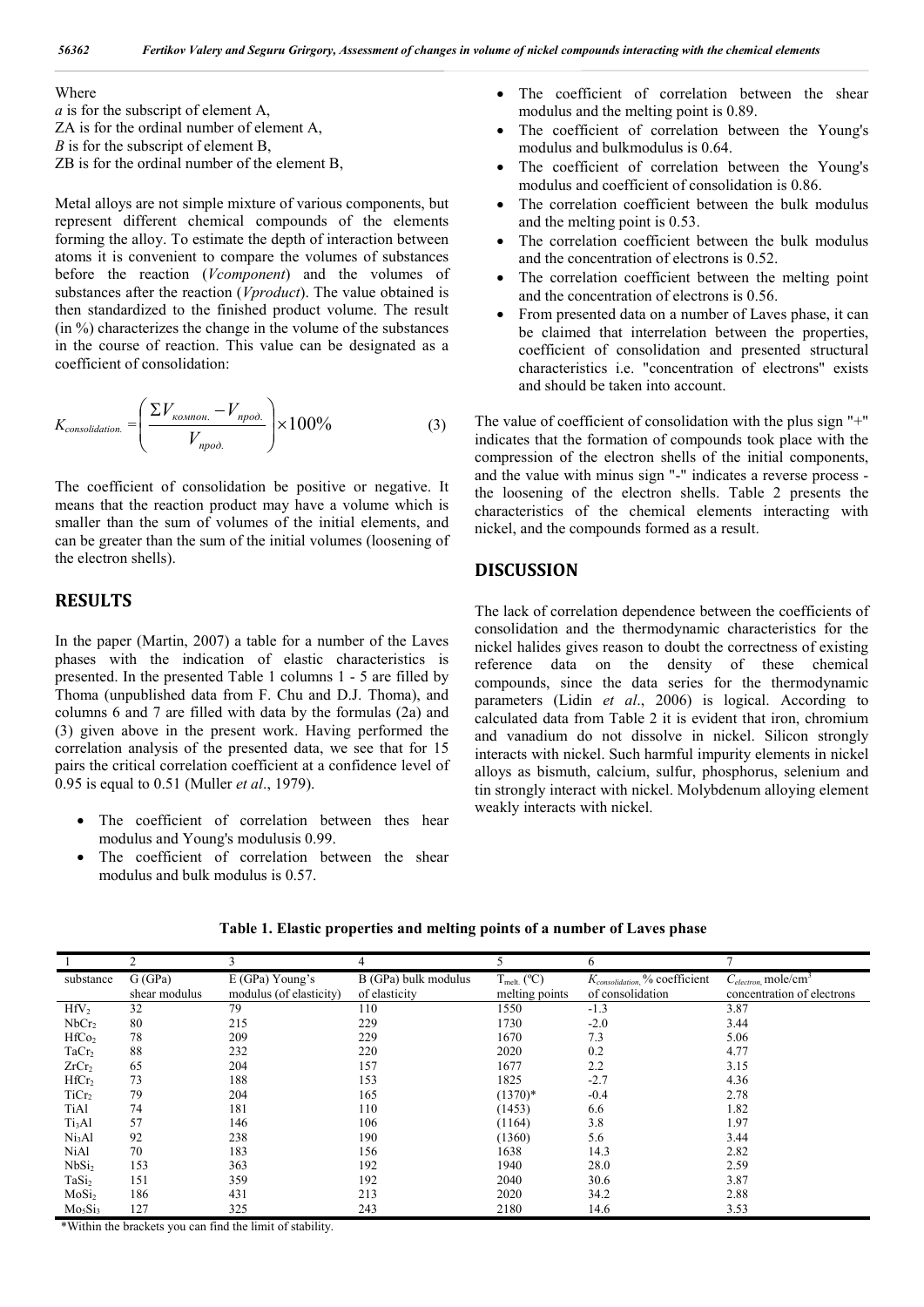| $K_{consideration,}$ %<br>$K_{consideration,}$ %<br>mole/cm <sup>3</sup><br>mole/cm <sup>3</sup><br>compounds<br>compounds<br>Ni<br>4.25<br>4.47<br>Mo<br>H<br>0.075<br>Mo Ni <sub>4</sub><br>4.39<br>$+1.8$<br>Ni <sub>2</sub> H<br>3.81<br>$+67.6$<br>$+0.8$<br>NiMo<br>4.42<br>3.68<br>NiH <sub>1.11</sub><br>$+171$<br>Ni <sub>3</sub> Mo<br>4.40<br>$+1.8$<br>0.82<br>Cd<br>3.69<br>Be<br>1.84<br>$+1.3$<br>Cd <sub>5</sub> Ni<br>$+1.4$<br>Be <sub>21</sub> Ni <sub>5</sub><br>3.80<br>2.91<br>3.12<br>BeNi<br>$+4.5$<br>In<br>1.08<br>B<br>InNi <sub>2</sub><br>4.30<br>$+18.2$<br>3.89<br>Ni <sub>3</sub> B<br>$+6.6$<br>Ni <sub>4</sub> In<br>4.25<br>$+11.2$<br>3.83<br>Sn<br>2.46<br>Ni <sub>2</sub> B<br>$+10.3$<br>NiB<br>3.42<br>Ni <sub>3</sub> Sn<br>4.31<br>$+29.1$<br>$+13.7$<br>3.56<br>NiSn<br>3.98<br>$+37.4$<br>Ni <sub>4</sub> B <sub>3</sub><br>$+10.9$<br>$1.80\,$<br>Ni <sub>4</sub> Sn<br>4.21<br>$+21.3$<br>С<br>Ni <sub>3</sub> C<br>3.87<br>${\rm Sb}$<br>$-0.7$<br>2.80<br>N<br>0.71<br>NiSb<br>3.93<br>$+23.4$<br>3.76<br>Ni <sub>4</sub> N<br>$+14.6$<br>Te<br>2.81<br>3.80<br>NiTe<br>3.70<br>$+16.2$<br>Ni <sub>3</sub> N<br>$+23.7$<br>1.27<br>Ni <sub>3</sub> Te <sub>2</sub><br>3.27<br>0<br>$+5.3$<br>NiO <sub>2</sub><br>3.59<br>$-4.1$<br>I<br>2.06<br>NiI <sub>2</sub><br>3.28<br>2.49<br>$+9.5$<br>NiO<br>$+17.7$<br>F<br>0.93<br>La<br>2.52<br>NiF <sub>2</sub><br>2.30<br>$+29.7$<br>3.34<br>$+9.7$<br>La <sub>2</sub> Ni <sub>3</sub><br>0.86<br>LaNi <sub>5</sub><br>3.77<br>$+6.4$<br>Mg<br>2.84<br>$+13.5$<br>LaNi<br>3.04<br>$+4.4$<br>MgNi <sub>2</sub><br>1.67<br>3.76<br>LaNi <sub>3</sub><br>$+13.0$<br>$Mg_2Ni$<br>$+11.0$<br>1.30<br>Al<br>Ce<br>2.80<br>2.43<br>$+6.9$<br>CeNi <sub>2</sub><br>4.05<br>$+7.0$<br>Al <sub>4</sub> Ni <sub>3</sub><br>2.82<br>3.98<br>$+2.9$<br>AlNi<br>$+14.3$<br>CeNi <sub>3</sub><br>3.44<br>$+5.4$<br>CeNi<br>3.27<br>$-10.7$<br>AlNi <sub>3</sub><br>3.17<br>$\Pr$<br>2.84<br>Ni <sub>5</sub> Al <sub>3</sub><br>$+11.4$<br>2.25<br>$\rm{NiPr}$<br>$+2.1$<br>3.31<br>$+4.3$<br>Al <sub>3</sub> Ni <sub>2</sub><br>1.91<br>$+4.3$<br>Ni <sub>5</sub> Pr<br>3.91<br>$+5.8$<br>Al <sub>3</sub> Ni<br>1.19<br>Nd<br>2.91<br>Si<br>NiSi<br>2.86<br>Nd <sub>2</sub> Ni <sub>7</sub><br>3.62<br>$+0.2$<br>$+25.0$<br>3.79<br>NdNi<br>3.39<br>Ni <sub>2</sub> Si<br>$+35.3$<br>$+4.7$<br>$\mathbf{P}$<br>1.40<br>NdNi <sub>5</sub><br>3.94<br>$+5.6$<br>Ni <sub>2</sub> P<br>3.52<br>$\rm Sm$<br>3.12<br>$+18.3$<br>3.74<br>Ni <sub>3</sub> P<br>$+15.1$<br>NiSm<br>3.56<br>$+4.9$<br>2.81<br>NiP<br>$+12.8$<br>Eu<br>2.17<br>$\mathbf S$<br>1.06<br>EuNi <sub>5</sub><br>4.05<br>$+23.8$<br>Ni <sub>3</sub> S <sub>2</sub><br>2.83<br>Gd<br>3.20<br>$+21.7$<br>2.68<br>Gd <sub>3</sub> Ni<br><b>NiS</b><br>$+31.1$<br>3.41<br>$+3.4$<br>$1.01\,$<br>$Gd_2Ni_7$<br>$+9.9$<br>Cl<br>4.13<br>NiCl <sub>2</sub><br>1.68<br>$+9.1$<br>GdNi <sub>3</sub><br>4.18<br>$+12.4$ |  |
|------------------------------------------------------------------------------------------------------------------------------------------------------------------------------------------------------------------------------------------------------------------------------------------------------------------------------------------------------------------------------------------------------------------------------------------------------------------------------------------------------------------------------------------------------------------------------------------------------------------------------------------------------------------------------------------------------------------------------------------------------------------------------------------------------------------------------------------------------------------------------------------------------------------------------------------------------------------------------------------------------------------------------------------------------------------------------------------------------------------------------------------------------------------------------------------------------------------------------------------------------------------------------------------------------------------------------------------------------------------------------------------------------------------------------------------------------------------------------------------------------------------------------------------------------------------------------------------------------------------------------------------------------------------------------------------------------------------------------------------------------------------------------------------------------------------------------------------------------------------------------------------------------------------------------------------------------------------------------------------------------------------------------------------------------------------------------------------------------------------------------------------------------------------------------------------------------------------------------------------------------------------------------------------------------------------------------------------------------------------------------------------------------------------------------------------------------------------------------------------------------------------------------------------------------------------------------------------------------------------------------------------------------------------------------------------------------------------------------------------------------------------------------------------------------------------------------------------------------------------------------------------------------------------------------------------------------------|--|
|                                                                                                                                                                                                                                                                                                                                                                                                                                                                                                                                                                                                                                                                                                                                                                                                                                                                                                                                                                                                                                                                                                                                                                                                                                                                                                                                                                                                                                                                                                                                                                                                                                                                                                                                                                                                                                                                                                                                                                                                                                                                                                                                                                                                                                                                                                                                                                                                                                                                                                                                                                                                                                                                                                                                                                                                                                                                                                                                                            |  |
|                                                                                                                                                                                                                                                                                                                                                                                                                                                                                                                                                                                                                                                                                                                                                                                                                                                                                                                                                                                                                                                                                                                                                                                                                                                                                                                                                                                                                                                                                                                                                                                                                                                                                                                                                                                                                                                                                                                                                                                                                                                                                                                                                                                                                                                                                                                                                                                                                                                                                                                                                                                                                                                                                                                                                                                                                                                                                                                                                            |  |
|                                                                                                                                                                                                                                                                                                                                                                                                                                                                                                                                                                                                                                                                                                                                                                                                                                                                                                                                                                                                                                                                                                                                                                                                                                                                                                                                                                                                                                                                                                                                                                                                                                                                                                                                                                                                                                                                                                                                                                                                                                                                                                                                                                                                                                                                                                                                                                                                                                                                                                                                                                                                                                                                                                                                                                                                                                                                                                                                                            |  |
|                                                                                                                                                                                                                                                                                                                                                                                                                                                                                                                                                                                                                                                                                                                                                                                                                                                                                                                                                                                                                                                                                                                                                                                                                                                                                                                                                                                                                                                                                                                                                                                                                                                                                                                                                                                                                                                                                                                                                                                                                                                                                                                                                                                                                                                                                                                                                                                                                                                                                                                                                                                                                                                                                                                                                                                                                                                                                                                                                            |  |
|                                                                                                                                                                                                                                                                                                                                                                                                                                                                                                                                                                                                                                                                                                                                                                                                                                                                                                                                                                                                                                                                                                                                                                                                                                                                                                                                                                                                                                                                                                                                                                                                                                                                                                                                                                                                                                                                                                                                                                                                                                                                                                                                                                                                                                                                                                                                                                                                                                                                                                                                                                                                                                                                                                                                                                                                                                                                                                                                                            |  |
|                                                                                                                                                                                                                                                                                                                                                                                                                                                                                                                                                                                                                                                                                                                                                                                                                                                                                                                                                                                                                                                                                                                                                                                                                                                                                                                                                                                                                                                                                                                                                                                                                                                                                                                                                                                                                                                                                                                                                                                                                                                                                                                                                                                                                                                                                                                                                                                                                                                                                                                                                                                                                                                                                                                                                                                                                                                                                                                                                            |  |
|                                                                                                                                                                                                                                                                                                                                                                                                                                                                                                                                                                                                                                                                                                                                                                                                                                                                                                                                                                                                                                                                                                                                                                                                                                                                                                                                                                                                                                                                                                                                                                                                                                                                                                                                                                                                                                                                                                                                                                                                                                                                                                                                                                                                                                                                                                                                                                                                                                                                                                                                                                                                                                                                                                                                                                                                                                                                                                                                                            |  |
|                                                                                                                                                                                                                                                                                                                                                                                                                                                                                                                                                                                                                                                                                                                                                                                                                                                                                                                                                                                                                                                                                                                                                                                                                                                                                                                                                                                                                                                                                                                                                                                                                                                                                                                                                                                                                                                                                                                                                                                                                                                                                                                                                                                                                                                                                                                                                                                                                                                                                                                                                                                                                                                                                                                                                                                                                                                                                                                                                            |  |
|                                                                                                                                                                                                                                                                                                                                                                                                                                                                                                                                                                                                                                                                                                                                                                                                                                                                                                                                                                                                                                                                                                                                                                                                                                                                                                                                                                                                                                                                                                                                                                                                                                                                                                                                                                                                                                                                                                                                                                                                                                                                                                                                                                                                                                                                                                                                                                                                                                                                                                                                                                                                                                                                                                                                                                                                                                                                                                                                                            |  |
|                                                                                                                                                                                                                                                                                                                                                                                                                                                                                                                                                                                                                                                                                                                                                                                                                                                                                                                                                                                                                                                                                                                                                                                                                                                                                                                                                                                                                                                                                                                                                                                                                                                                                                                                                                                                                                                                                                                                                                                                                                                                                                                                                                                                                                                                                                                                                                                                                                                                                                                                                                                                                                                                                                                                                                                                                                                                                                                                                            |  |
|                                                                                                                                                                                                                                                                                                                                                                                                                                                                                                                                                                                                                                                                                                                                                                                                                                                                                                                                                                                                                                                                                                                                                                                                                                                                                                                                                                                                                                                                                                                                                                                                                                                                                                                                                                                                                                                                                                                                                                                                                                                                                                                                                                                                                                                                                                                                                                                                                                                                                                                                                                                                                                                                                                                                                                                                                                                                                                                                                            |  |
|                                                                                                                                                                                                                                                                                                                                                                                                                                                                                                                                                                                                                                                                                                                                                                                                                                                                                                                                                                                                                                                                                                                                                                                                                                                                                                                                                                                                                                                                                                                                                                                                                                                                                                                                                                                                                                                                                                                                                                                                                                                                                                                                                                                                                                                                                                                                                                                                                                                                                                                                                                                                                                                                                                                                                                                                                                                                                                                                                            |  |
|                                                                                                                                                                                                                                                                                                                                                                                                                                                                                                                                                                                                                                                                                                                                                                                                                                                                                                                                                                                                                                                                                                                                                                                                                                                                                                                                                                                                                                                                                                                                                                                                                                                                                                                                                                                                                                                                                                                                                                                                                                                                                                                                                                                                                                                                                                                                                                                                                                                                                                                                                                                                                                                                                                                                                                                                                                                                                                                                                            |  |
|                                                                                                                                                                                                                                                                                                                                                                                                                                                                                                                                                                                                                                                                                                                                                                                                                                                                                                                                                                                                                                                                                                                                                                                                                                                                                                                                                                                                                                                                                                                                                                                                                                                                                                                                                                                                                                                                                                                                                                                                                                                                                                                                                                                                                                                                                                                                                                                                                                                                                                                                                                                                                                                                                                                                                                                                                                                                                                                                                            |  |
|                                                                                                                                                                                                                                                                                                                                                                                                                                                                                                                                                                                                                                                                                                                                                                                                                                                                                                                                                                                                                                                                                                                                                                                                                                                                                                                                                                                                                                                                                                                                                                                                                                                                                                                                                                                                                                                                                                                                                                                                                                                                                                                                                                                                                                                                                                                                                                                                                                                                                                                                                                                                                                                                                                                                                                                                                                                                                                                                                            |  |
|                                                                                                                                                                                                                                                                                                                                                                                                                                                                                                                                                                                                                                                                                                                                                                                                                                                                                                                                                                                                                                                                                                                                                                                                                                                                                                                                                                                                                                                                                                                                                                                                                                                                                                                                                                                                                                                                                                                                                                                                                                                                                                                                                                                                                                                                                                                                                                                                                                                                                                                                                                                                                                                                                                                                                                                                                                                                                                                                                            |  |
|                                                                                                                                                                                                                                                                                                                                                                                                                                                                                                                                                                                                                                                                                                                                                                                                                                                                                                                                                                                                                                                                                                                                                                                                                                                                                                                                                                                                                                                                                                                                                                                                                                                                                                                                                                                                                                                                                                                                                                                                                                                                                                                                                                                                                                                                                                                                                                                                                                                                                                                                                                                                                                                                                                                                                                                                                                                                                                                                                            |  |
|                                                                                                                                                                                                                                                                                                                                                                                                                                                                                                                                                                                                                                                                                                                                                                                                                                                                                                                                                                                                                                                                                                                                                                                                                                                                                                                                                                                                                                                                                                                                                                                                                                                                                                                                                                                                                                                                                                                                                                                                                                                                                                                                                                                                                                                                                                                                                                                                                                                                                                                                                                                                                                                                                                                                                                                                                                                                                                                                                            |  |
|                                                                                                                                                                                                                                                                                                                                                                                                                                                                                                                                                                                                                                                                                                                                                                                                                                                                                                                                                                                                                                                                                                                                                                                                                                                                                                                                                                                                                                                                                                                                                                                                                                                                                                                                                                                                                                                                                                                                                                                                                                                                                                                                                                                                                                                                                                                                                                                                                                                                                                                                                                                                                                                                                                                                                                                                                                                                                                                                                            |  |
|                                                                                                                                                                                                                                                                                                                                                                                                                                                                                                                                                                                                                                                                                                                                                                                                                                                                                                                                                                                                                                                                                                                                                                                                                                                                                                                                                                                                                                                                                                                                                                                                                                                                                                                                                                                                                                                                                                                                                                                                                                                                                                                                                                                                                                                                                                                                                                                                                                                                                                                                                                                                                                                                                                                                                                                                                                                                                                                                                            |  |
|                                                                                                                                                                                                                                                                                                                                                                                                                                                                                                                                                                                                                                                                                                                                                                                                                                                                                                                                                                                                                                                                                                                                                                                                                                                                                                                                                                                                                                                                                                                                                                                                                                                                                                                                                                                                                                                                                                                                                                                                                                                                                                                                                                                                                                                                                                                                                                                                                                                                                                                                                                                                                                                                                                                                                                                                                                                                                                                                                            |  |
|                                                                                                                                                                                                                                                                                                                                                                                                                                                                                                                                                                                                                                                                                                                                                                                                                                                                                                                                                                                                                                                                                                                                                                                                                                                                                                                                                                                                                                                                                                                                                                                                                                                                                                                                                                                                                                                                                                                                                                                                                                                                                                                                                                                                                                                                                                                                                                                                                                                                                                                                                                                                                                                                                                                                                                                                                                                                                                                                                            |  |
|                                                                                                                                                                                                                                                                                                                                                                                                                                                                                                                                                                                                                                                                                                                                                                                                                                                                                                                                                                                                                                                                                                                                                                                                                                                                                                                                                                                                                                                                                                                                                                                                                                                                                                                                                                                                                                                                                                                                                                                                                                                                                                                                                                                                                                                                                                                                                                                                                                                                                                                                                                                                                                                                                                                                                                                                                                                                                                                                                            |  |
|                                                                                                                                                                                                                                                                                                                                                                                                                                                                                                                                                                                                                                                                                                                                                                                                                                                                                                                                                                                                                                                                                                                                                                                                                                                                                                                                                                                                                                                                                                                                                                                                                                                                                                                                                                                                                                                                                                                                                                                                                                                                                                                                                                                                                                                                                                                                                                                                                                                                                                                                                                                                                                                                                                                                                                                                                                                                                                                                                            |  |
|                                                                                                                                                                                                                                                                                                                                                                                                                                                                                                                                                                                                                                                                                                                                                                                                                                                                                                                                                                                                                                                                                                                                                                                                                                                                                                                                                                                                                                                                                                                                                                                                                                                                                                                                                                                                                                                                                                                                                                                                                                                                                                                                                                                                                                                                                                                                                                                                                                                                                                                                                                                                                                                                                                                                                                                                                                                                                                                                                            |  |
|                                                                                                                                                                                                                                                                                                                                                                                                                                                                                                                                                                                                                                                                                                                                                                                                                                                                                                                                                                                                                                                                                                                                                                                                                                                                                                                                                                                                                                                                                                                                                                                                                                                                                                                                                                                                                                                                                                                                                                                                                                                                                                                                                                                                                                                                                                                                                                                                                                                                                                                                                                                                                                                                                                                                                                                                                                                                                                                                                            |  |
|                                                                                                                                                                                                                                                                                                                                                                                                                                                                                                                                                                                                                                                                                                                                                                                                                                                                                                                                                                                                                                                                                                                                                                                                                                                                                                                                                                                                                                                                                                                                                                                                                                                                                                                                                                                                                                                                                                                                                                                                                                                                                                                                                                                                                                                                                                                                                                                                                                                                                                                                                                                                                                                                                                                                                                                                                                                                                                                                                            |  |
|                                                                                                                                                                                                                                                                                                                                                                                                                                                                                                                                                                                                                                                                                                                                                                                                                                                                                                                                                                                                                                                                                                                                                                                                                                                                                                                                                                                                                                                                                                                                                                                                                                                                                                                                                                                                                                                                                                                                                                                                                                                                                                                                                                                                                                                                                                                                                                                                                                                                                                                                                                                                                                                                                                                                                                                                                                                                                                                                                            |  |
|                                                                                                                                                                                                                                                                                                                                                                                                                                                                                                                                                                                                                                                                                                                                                                                                                                                                                                                                                                                                                                                                                                                                                                                                                                                                                                                                                                                                                                                                                                                                                                                                                                                                                                                                                                                                                                                                                                                                                                                                                                                                                                                                                                                                                                                                                                                                                                                                                                                                                                                                                                                                                                                                                                                                                                                                                                                                                                                                                            |  |
|                                                                                                                                                                                                                                                                                                                                                                                                                                                                                                                                                                                                                                                                                                                                                                                                                                                                                                                                                                                                                                                                                                                                                                                                                                                                                                                                                                                                                                                                                                                                                                                                                                                                                                                                                                                                                                                                                                                                                                                                                                                                                                                                                                                                                                                                                                                                                                                                                                                                                                                                                                                                                                                                                                                                                                                                                                                                                                                                                            |  |
|                                                                                                                                                                                                                                                                                                                                                                                                                                                                                                                                                                                                                                                                                                                                                                                                                                                                                                                                                                                                                                                                                                                                                                                                                                                                                                                                                                                                                                                                                                                                                                                                                                                                                                                                                                                                                                                                                                                                                                                                                                                                                                                                                                                                                                                                                                                                                                                                                                                                                                                                                                                                                                                                                                                                                                                                                                                                                                                                                            |  |
|                                                                                                                                                                                                                                                                                                                                                                                                                                                                                                                                                                                                                                                                                                                                                                                                                                                                                                                                                                                                                                                                                                                                                                                                                                                                                                                                                                                                                                                                                                                                                                                                                                                                                                                                                                                                                                                                                                                                                                                                                                                                                                                                                                                                                                                                                                                                                                                                                                                                                                                                                                                                                                                                                                                                                                                                                                                                                                                                                            |  |
|                                                                                                                                                                                                                                                                                                                                                                                                                                                                                                                                                                                                                                                                                                                                                                                                                                                                                                                                                                                                                                                                                                                                                                                                                                                                                                                                                                                                                                                                                                                                                                                                                                                                                                                                                                                                                                                                                                                                                                                                                                                                                                                                                                                                                                                                                                                                                                                                                                                                                                                                                                                                                                                                                                                                                                                                                                                                                                                                                            |  |
|                                                                                                                                                                                                                                                                                                                                                                                                                                                                                                                                                                                                                                                                                                                                                                                                                                                                                                                                                                                                                                                                                                                                                                                                                                                                                                                                                                                                                                                                                                                                                                                                                                                                                                                                                                                                                                                                                                                                                                                                                                                                                                                                                                                                                                                                                                                                                                                                                                                                                                                                                                                                                                                                                                                                                                                                                                                                                                                                                            |  |
|                                                                                                                                                                                                                                                                                                                                                                                                                                                                                                                                                                                                                                                                                                                                                                                                                                                                                                                                                                                                                                                                                                                                                                                                                                                                                                                                                                                                                                                                                                                                                                                                                                                                                                                                                                                                                                                                                                                                                                                                                                                                                                                                                                                                                                                                                                                                                                                                                                                                                                                                                                                                                                                                                                                                                                                                                                                                                                                                                            |  |
|                                                                                                                                                                                                                                                                                                                                                                                                                                                                                                                                                                                                                                                                                                                                                                                                                                                                                                                                                                                                                                                                                                                                                                                                                                                                                                                                                                                                                                                                                                                                                                                                                                                                                                                                                                                                                                                                                                                                                                                                                                                                                                                                                                                                                                                                                                                                                                                                                                                                                                                                                                                                                                                                                                                                                                                                                                                                                                                                                            |  |
|                                                                                                                                                                                                                                                                                                                                                                                                                                                                                                                                                                                                                                                                                                                                                                                                                                                                                                                                                                                                                                                                                                                                                                                                                                                                                                                                                                                                                                                                                                                                                                                                                                                                                                                                                                                                                                                                                                                                                                                                                                                                                                                                                                                                                                                                                                                                                                                                                                                                                                                                                                                                                                                                                                                                                                                                                                                                                                                                                            |  |
|                                                                                                                                                                                                                                                                                                                                                                                                                                                                                                                                                                                                                                                                                                                                                                                                                                                                                                                                                                                                                                                                                                                                                                                                                                                                                                                                                                                                                                                                                                                                                                                                                                                                                                                                                                                                                                                                                                                                                                                                                                                                                                                                                                                                                                                                                                                                                                                                                                                                                                                                                                                                                                                                                                                                                                                                                                                                                                                                                            |  |
|                                                                                                                                                                                                                                                                                                                                                                                                                                                                                                                                                                                                                                                                                                                                                                                                                                                                                                                                                                                                                                                                                                                                                                                                                                                                                                                                                                                                                                                                                                                                                                                                                                                                                                                                                                                                                                                                                                                                                                                                                                                                                                                                                                                                                                                                                                                                                                                                                                                                                                                                                                                                                                                                                                                                                                                                                                                                                                                                                            |  |
|                                                                                                                                                                                                                                                                                                                                                                                                                                                                                                                                                                                                                                                                                                                                                                                                                                                                                                                                                                                                                                                                                                                                                                                                                                                                                                                                                                                                                                                                                                                                                                                                                                                                                                                                                                                                                                                                                                                                                                                                                                                                                                                                                                                                                                                                                                                                                                                                                                                                                                                                                                                                                                                                                                                                                                                                                                                                                                                                                            |  |
|                                                                                                                                                                                                                                                                                                                                                                                                                                                                                                                                                                                                                                                                                                                                                                                                                                                                                                                                                                                                                                                                                                                                                                                                                                                                                                                                                                                                                                                                                                                                                                                                                                                                                                                                                                                                                                                                                                                                                                                                                                                                                                                                                                                                                                                                                                                                                                                                                                                                                                                                                                                                                                                                                                                                                                                                                                                                                                                                                            |  |
|                                                                                                                                                                                                                                                                                                                                                                                                                                                                                                                                                                                                                                                                                                                                                                                                                                                                                                                                                                                                                                                                                                                                                                                                                                                                                                                                                                                                                                                                                                                                                                                                                                                                                                                                                                                                                                                                                                                                                                                                                                                                                                                                                                                                                                                                                                                                                                                                                                                                                                                                                                                                                                                                                                                                                                                                                                                                                                                                                            |  |
| 0.77<br>GdNi<br>3.71<br>$+7.2$<br>Ca                                                                                                                                                                                                                                                                                                                                                                                                                                                                                                                                                                                                                                                                                                                                                                                                                                                                                                                                                                                                                                                                                                                                                                                                                                                                                                                                                                                                                                                                                                                                                                                                                                                                                                                                                                                                                                                                                                                                                                                                                                                                                                                                                                                                                                                                                                                                                                                                                                                                                                                                                                                                                                                                                                                                                                                                                                                                                                                       |  |
| 3.18<br>CaNi <sub>5</sub><br>$+16.9$<br>Tb<br>3.37                                                                                                                                                                                                                                                                                                                                                                                                                                                                                                                                                                                                                                                                                                                                                                                                                                                                                                                                                                                                                                                                                                                                                                                                                                                                                                                                                                                                                                                                                                                                                                                                                                                                                                                                                                                                                                                                                                                                                                                                                                                                                                                                                                                                                                                                                                                                                                                                                                                                                                                                                                                                                                                                                                                                                                                                                                                                                                         |  |
| $3.00\,$<br>3.57<br>$Tb_3Ni$<br>$+3.2$<br>Ca <sub>2</sub> Ni <sub>7</sub><br>$+24.5$                                                                                                                                                                                                                                                                                                                                                                                                                                                                                                                                                                                                                                                                                                                                                                                                                                                                                                                                                                                                                                                                                                                                                                                                                                                                                                                                                                                                                                                                                                                                                                                                                                                                                                                                                                                                                                                                                                                                                                                                                                                                                                                                                                                                                                                                                                                                                                                                                                                                                                                                                                                                                                                                                                                                                                                                                                                                       |  |
| TbNi <sub>2</sub><br>4.35<br>CaNi <sub>3</sub><br>2.61<br>$+26.9$<br>$+16.7$                                                                                                                                                                                                                                                                                                                                                                                                                                                                                                                                                                                                                                                                                                                                                                                                                                                                                                                                                                                                                                                                                                                                                                                                                                                                                                                                                                                                                                                                                                                                                                                                                                                                                                                                                                                                                                                                                                                                                                                                                                                                                                                                                                                                                                                                                                                                                                                                                                                                                                                                                                                                                                                                                                                                                                                                                                                                               |  |
| 2.64<br>NiTb<br>3.83<br>Ca <sub>2</sub> Ni <sub>5</sub><br>$+24.5$<br>$+6.7$                                                                                                                                                                                                                                                                                                                                                                                                                                                                                                                                                                                                                                                                                                                                                                                                                                                                                                                                                                                                                                                                                                                                                                                                                                                                                                                                                                                                                                                                                                                                                                                                                                                                                                                                                                                                                                                                                                                                                                                                                                                                                                                                                                                                                                                                                                                                                                                                                                                                                                                                                                                                                                                                                                                                                                                                                                                                               |  |
| Dy<br>Sc<br>1.41<br>3.47                                                                                                                                                                                                                                                                                                                                                                                                                                                                                                                                                                                                                                                                                                                                                                                                                                                                                                                                                                                                                                                                                                                                                                                                                                                                                                                                                                                                                                                                                                                                                                                                                                                                                                                                                                                                                                                                                                                                                                                                                                                                                                                                                                                                                                                                                                                                                                                                                                                                                                                                                                                                                                                                                                                                                                                                                                                                                                                                   |  |
| NiSc<br>2.75<br>$+20.4$<br>$Dy_3Ni_2$<br>3.83<br>$+5.7$                                                                                                                                                                                                                                                                                                                                                                                                                                                                                                                                                                                                                                                                                                                                                                                                                                                                                                                                                                                                                                                                                                                                                                                                                                                                                                                                                                                                                                                                                                                                                                                                                                                                                                                                                                                                                                                                                                                                                                                                                                                                                                                                                                                                                                                                                                                                                                                                                                                                                                                                                                                                                                                                                                                                                                                                                                                                                                    |  |
| 3.69<br>$+9.7$<br>3.91<br>ScNi <sub>5</sub><br>DyNi<br>$+6.4$                                                                                                                                                                                                                                                                                                                                                                                                                                                                                                                                                                                                                                                                                                                                                                                                                                                                                                                                                                                                                                                                                                                                                                                                                                                                                                                                                                                                                                                                                                                                                                                                                                                                                                                                                                                                                                                                                                                                                                                                                                                                                                                                                                                                                                                                                                                                                                                                                                                                                                                                                                                                                                                                                                                                                                                                                                                                                              |  |
| 3.57<br>$+14.1$<br>4.22<br>$+6.5$<br>Sc <sub>2</sub> Ni <sub>7</sub><br>DyNi <sub>5</sub>                                                                                                                                                                                                                                                                                                                                                                                                                                                                                                                                                                                                                                                                                                                                                                                                                                                                                                                                                                                                                                                                                                                                                                                                                                                                                                                                                                                                                                                                                                                                                                                                                                                                                                                                                                                                                                                                                                                                                                                                                                                                                                                                                                                                                                                                                                                                                                                                                                                                                                                                                                                                                                                                                                                                                                                                                                                                  |  |
| 2.09<br>$+8.6$<br>Ho<br>3.58<br>Sc <sub>2</sub> Ni                                                                                                                                                                                                                                                                                                                                                                                                                                                                                                                                                                                                                                                                                                                                                                                                                                                                                                                                                                                                                                                                                                                                                                                                                                                                                                                                                                                                                                                                                                                                                                                                                                                                                                                                                                                                                                                                                                                                                                                                                                                                                                                                                                                                                                                                                                                                                                                                                                                                                                                                                                                                                                                                                                                                                                                                                                                                                                         |  |
| 3.08<br>HoNi <sub>3</sub><br>4.36<br>$+11.1$<br>Ni <sub>2</sub> Sc<br>$+12.4$                                                                                                                                                                                                                                                                                                                                                                                                                                                                                                                                                                                                                                                                                                                                                                                                                                                                                                                                                                                                                                                                                                                                                                                                                                                                                                                                                                                                                                                                                                                                                                                                                                                                                                                                                                                                                                                                                                                                                                                                                                                                                                                                                                                                                                                                                                                                                                                                                                                                                                                                                                                                                                                                                                                                                                                                                                                                              |  |
| 2.07<br>3.99<br>$+6.3$<br>Ti<br>HoNi<br>3.04<br>4.22<br>$+5.4$                                                                                                                                                                                                                                                                                                                                                                                                                                                                                                                                                                                                                                                                                                                                                                                                                                                                                                                                                                                                                                                                                                                                                                                                                                                                                                                                                                                                                                                                                                                                                                                                                                                                                                                                                                                                                                                                                                                                                                                                                                                                                                                                                                                                                                                                                                                                                                                                                                                                                                                                                                                                                                                                                                                                                                                                                                                                                             |  |
| TiNi<br>$+4.8$<br>Ni <sub>5</sub> Ho<br>Ni <sub>3</sub> Ti<br>3.77<br>Er<br>$+8.1$<br>3.68                                                                                                                                                                                                                                                                                                                                                                                                                                                                                                                                                                                                                                                                                                                                                                                                                                                                                                                                                                                                                                                                                                                                                                                                                                                                                                                                                                                                                                                                                                                                                                                                                                                                                                                                                                                                                                                                                                                                                                                                                                                                                                                                                                                                                                                                                                                                                                                                                                                                                                                                                                                                                                                                                                                                                                                                                                                                 |  |
| 2.64<br>3.99<br>$+5.3$<br>$NiT_{2}$<br>$+2.1$<br>Er <sub>3</sub> Ni <sub>2</sub>                                                                                                                                                                                                                                                                                                                                                                                                                                                                                                                                                                                                                                                                                                                                                                                                                                                                                                                                                                                                                                                                                                                                                                                                                                                                                                                                                                                                                                                                                                                                                                                                                                                                                                                                                                                                                                                                                                                                                                                                                                                                                                                                                                                                                                                                                                                                                                                                                                                                                                                                                                                                                                                                                                                                                                                                                                                                           |  |
| V<br>2.75<br>4.41<br>ErNi <sub>3</sub><br>$+11.2$                                                                                                                                                                                                                                                                                                                                                                                                                                                                                                                                                                                                                                                                                                                                                                                                                                                                                                                                                                                                                                                                                                                                                                                                                                                                                                                                                                                                                                                                                                                                                                                                                                                                                                                                                                                                                                                                                                                                                                                                                                                                                                                                                                                                                                                                                                                                                                                                                                                                                                                                                                                                                                                                                                                                                                                                                                                                                                          |  |
| NiV <sub>3</sub><br>3.08<br>$+0.5$<br>ErNi<br>4.09<br>$+7.0$                                                                                                                                                                                                                                                                                                                                                                                                                                                                                                                                                                                                                                                                                                                                                                                                                                                                                                                                                                                                                                                                                                                                                                                                                                                                                                                                                                                                                                                                                                                                                                                                                                                                                                                                                                                                                                                                                                                                                                                                                                                                                                                                                                                                                                                                                                                                                                                                                                                                                                                                                                                                                                                                                                                                                                                                                                                                                               |  |
| 3.18<br>$+5.6$<br>Ni <sub>2</sub> V<br>$-13.2$<br>ErNi <sub>5</sub><br>4.26                                                                                                                                                                                                                                                                                                                                                                                                                                                                                                                                                                                                                                                                                                                                                                                                                                                                                                                                                                                                                                                                                                                                                                                                                                                                                                                                                                                                                                                                                                                                                                                                                                                                                                                                                                                                                                                                                                                                                                                                                                                                                                                                                                                                                                                                                                                                                                                                                                                                                                                                                                                                                                                                                                                                                                                                                                                                                |  |
| Cr<br>3.31<br>Tm<br>3.81                                                                                                                                                                                                                                                                                                                                                                                                                                                                                                                                                                                                                                                                                                                                                                                                                                                                                                                                                                                                                                                                                                                                                                                                                                                                                                                                                                                                                                                                                                                                                                                                                                                                                                                                                                                                                                                                                                                                                                                                                                                                                                                                                                                                                                                                                                                                                                                                                                                                                                                                                                                                                                                                                                                                                                                                                                                                                                                                   |  |
| 3.58<br>$-2.2$<br>$+10.9$<br>Cr <sub>3</sub> Ni <sub>2</sub><br>Ni <sub>3</sub> Tm<br>4.47                                                                                                                                                                                                                                                                                                                                                                                                                                                                                                                                                                                                                                                                                                                                                                                                                                                                                                                                                                                                                                                                                                                                                                                                                                                                                                                                                                                                                                                                                                                                                                                                                                                                                                                                                                                                                                                                                                                                                                                                                                                                                                                                                                                                                                                                                                                                                                                                                                                                                                                                                                                                                                                                                                                                                                                                                                                                 |  |
| Fe<br>3.66<br>NiTm<br>4.18<br>$+6.7$                                                                                                                                                                                                                                                                                                                                                                                                                                                                                                                                                                                                                                                                                                                                                                                                                                                                                                                                                                                                                                                                                                                                                                                                                                                                                                                                                                                                                                                                                                                                                                                                                                                                                                                                                                                                                                                                                                                                                                                                                                                                                                                                                                                                                                                                                                                                                                                                                                                                                                                                                                                                                                                                                                                                                                                                                                                                                                                       |  |
| FeN <sub>i3</sub><br>4.10<br>$+0.1$<br>Yb<br>2.82                                                                                                                                                                                                                                                                                                                                                                                                                                                                                                                                                                                                                                                                                                                                                                                                                                                                                                                                                                                                                                                                                                                                                                                                                                                                                                                                                                                                                                                                                                                                                                                                                                                                                                                                                                                                                                                                                                                                                                                                                                                                                                                                                                                                                                                                                                                                                                                                                                                                                                                                                                                                                                                                                                                                                                                                                                                                                                          |  |
| 4.07<br>Ni <sub>7</sub> Yb <sub>2</sub><br>$+24.7$<br>Cu<br>4.37                                                                                                                                                                                                                                                                                                                                                                                                                                                                                                                                                                                                                                                                                                                                                                                                                                                                                                                                                                                                                                                                                                                                                                                                                                                                                                                                                                                                                                                                                                                                                                                                                                                                                                                                                                                                                                                                                                                                                                                                                                                                                                                                                                                                                                                                                                                                                                                                                                                                                                                                                                                                                                                                                                                                                                                                                                                                                           |  |
| Cu <sub>3.8</sub> Ni<br>4.11<br>$+2.0$<br>NiYb <sub>3</sub><br>3.79<br>$+29.1$                                                                                                                                                                                                                                                                                                                                                                                                                                                                                                                                                                                                                                                                                                                                                                                                                                                                                                                                                                                                                                                                                                                                                                                                                                                                                                                                                                                                                                                                                                                                                                                                                                                                                                                                                                                                                                                                                                                                                                                                                                                                                                                                                                                                                                                                                                                                                                                                                                                                                                                                                                                                                                                                                                                                                                                                                                                                             |  |
| 4.12<br>$+0.5$<br>3.99<br>$Cu_{0.81}Ni_{0.19}$<br>Lu                                                                                                                                                                                                                                                                                                                                                                                                                                                                                                                                                                                                                                                                                                                                                                                                                                                                                                                                                                                                                                                                                                                                                                                                                                                                                                                                                                                                                                                                                                                                                                                                                                                                                                                                                                                                                                                                                                                                                                                                                                                                                                                                                                                                                                                                                                                                                                                                                                                                                                                                                                                                                                                                                                                                                                                                                                                                                                       |  |
| Zn<br>3.28<br>LuNi<br>4.35<br>$+7.3$                                                                                                                                                                                                                                                                                                                                                                                                                                                                                                                                                                                                                                                                                                                                                                                                                                                                                                                                                                                                                                                                                                                                                                                                                                                                                                                                                                                                                                                                                                                                                                                                                                                                                                                                                                                                                                                                                                                                                                                                                                                                                                                                                                                                                                                                                                                                                                                                                                                                                                                                                                                                                                                                                                                                                                                                                                                                                                                       |  |
| Hf<br>NiZn <sub>3</sub><br>3.66<br>$+5.7$<br>5.34                                                                                                                                                                                                                                                                                                                                                                                                                                                                                                                                                                                                                                                                                                                                                                                                                                                                                                                                                                                                                                                                                                                                                                                                                                                                                                                                                                                                                                                                                                                                                                                                                                                                                                                                                                                                                                                                                                                                                                                                                                                                                                                                                                                                                                                                                                                                                                                                                                                                                                                                                                                                                                                                                                                                                                                                                                                                                                          |  |
| NiZn<br>3.93<br>$+6.8$<br>5.10<br>$+7.2$<br>$Hf_3Ni_7$                                                                                                                                                                                                                                                                                                                                                                                                                                                                                                                                                                                                                                                                                                                                                                                                                                                                                                                                                                                                                                                                                                                                                                                                                                                                                                                                                                                                                                                                                                                                                                                                                                                                                                                                                                                                                                                                                                                                                                                                                                                                                                                                                                                                                                                                                                                                                                                                                                                                                                                                                                                                                                                                                                                                                                                                                                                                                                     |  |
| 2.62<br>5.01<br>$+6.8$<br>Ga<br>HfNi <sub>3</sub><br>4.06<br>$+19.2$<br>HfNi<br>5.10<br>Ga <sub>3</sub> Ni <sub>5</sub><br>$+2.3$                                                                                                                                                                                                                                                                                                                                                                                                                                                                                                                                                                                                                                                                                                                                                                                                                                                                                                                                                                                                                                                                                                                                                                                                                                                                                                                                                                                                                                                                                                                                                                                                                                                                                                                                                                                                                                                                                                                                                                                                                                                                                                                                                                                                                                                                                                                                                                                                                                                                                                                                                                                                                                                                                                                                                                                                                          |  |
| NiGa <sub>4</sub><br>3.37<br>$+19.5$<br>Ta<br>6.70                                                                                                                                                                                                                                                                                                                                                                                                                                                                                                                                                                                                                                                                                                                                                                                                                                                                                                                                                                                                                                                                                                                                                                                                                                                                                                                                                                                                                                                                                                                                                                                                                                                                                                                                                                                                                                                                                                                                                                                                                                                                                                                                                                                                                                                                                                                                                                                                                                                                                                                                                                                                                                                                                                                                                                                                                                                                                                         |  |
| 3.72<br>NiTa<br>$+2.0$<br>$+20.0$<br>4.76<br>Ga <sub>4</sub> Ni <sub>3</sub>                                                                                                                                                                                                                                                                                                                                                                                                                                                                                                                                                                                                                                                                                                                                                                                                                                                                                                                                                                                                                                                                                                                                                                                                                                                                                                                                                                                                                                                                                                                                                                                                                                                                                                                                                                                                                                                                                                                                                                                                                                                                                                                                                                                                                                                                                                                                                                                                                                                                                                                                                                                                                                                                                                                                                                                                                                                                               |  |

### Table 2. Binary compounds of Nickel